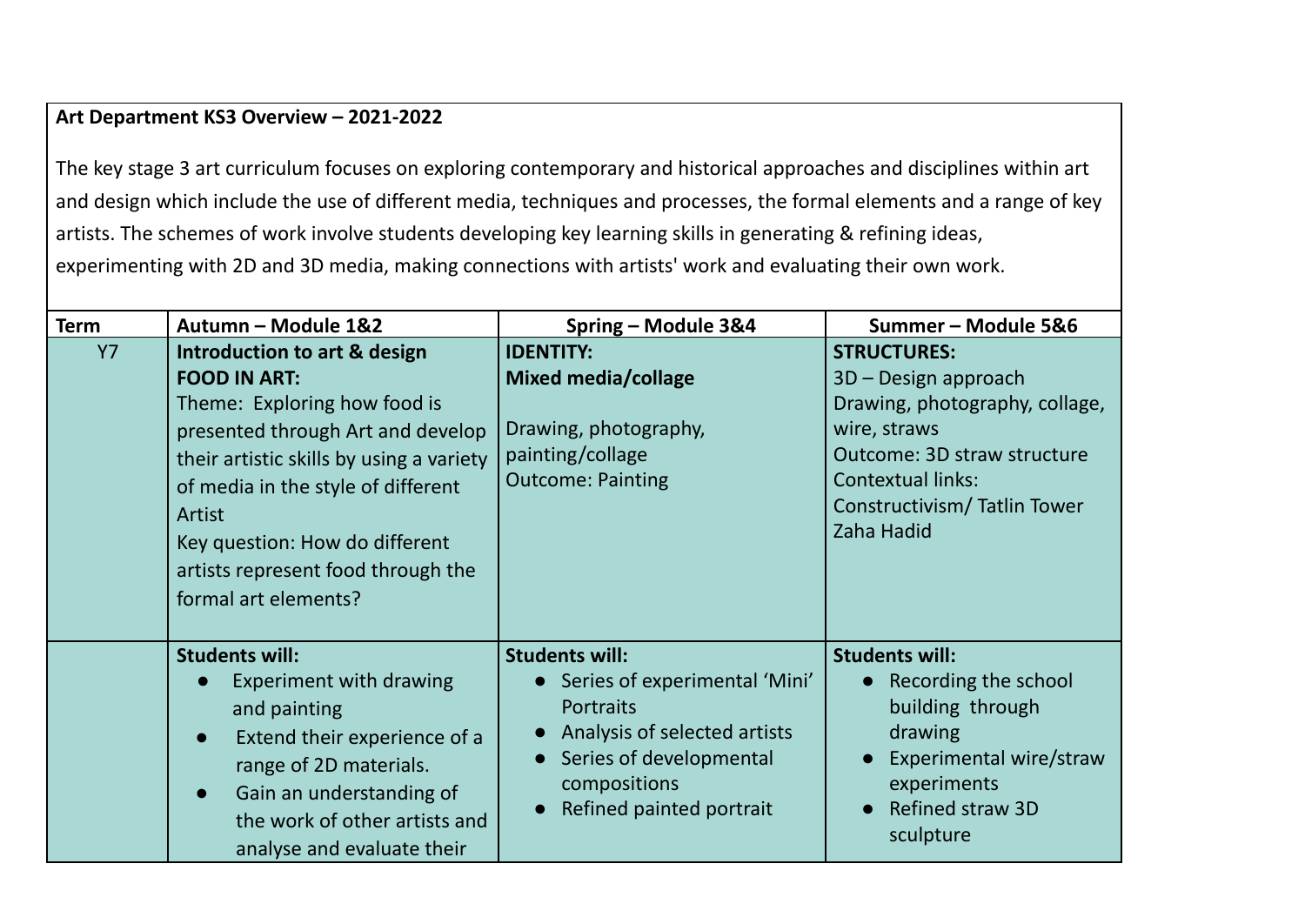|             | work in order to influence,<br>develop and refine their<br>own artwork.                                                                                                                                |                                                                                                                                         | Reflective evaluation of<br>3D pieces                                                                                                                   |
|-------------|--------------------------------------------------------------------------------------------------------------------------------------------------------------------------------------------------------|-----------------------------------------------------------------------------------------------------------------------------------------|---------------------------------------------------------------------------------------------------------------------------------------------------------|
| <b>Term</b> | Autumn - Module 1&2                                                                                                                                                                                    | Spring - Module 3&4                                                                                                                     | Summer - Module 5&6                                                                                                                                     |
| <b>Y8</b>   | <b>City Life/Abstraction:</b>                                                                                                                                                                          | <b>METAMORPHOSIS/</b>                                                                                                                   | <b>JUXTAPOSITIONS:</b>                                                                                                                                  |
|             | Fine art approach                                                                                                                                                                                      | <b>TRANSFORMATION:</b>                                                                                                                  | <b>Exploring contrasts</b>                                                                                                                              |
|             | <b>Contextual links:</b>                                                                                                                                                                               | Wire structures inspired by insects                                                                                                     | Digital outcomes using PixlrE                                                                                                                           |
|             | Delauney                                                                                                                                                                                               |                                                                                                                                         |                                                                                                                                                         |
|             | <b>Students will:</b><br>Initial drawings & research<br>$\bullet$<br>Developing ideas & media<br>experiments<br>Refined drawing - select<br>media<br>Presenting & evaluating your<br>personal response | <b>Student will:</b><br>initial drawings & research<br>$\bullet$<br>Design ideas, planning for<br>3D outcome<br>Wire work<br>evaluation | <b>Students will:</b><br>Presentation of research<br>Develop ideas influenced<br>by artists<br>Refined<br>Presenting & evaluating<br>personal responses |
| <b>Term</b> | Autumn - Module 1&2                                                                                                                                                                                    | Spring - Module 3&4                                                                                                                     | Summer-Module 5&6                                                                                                                                       |
| <b>Y9</b>   | <b>BUILDINGS:</b><br>Digital explorations in PixlrE                                                                                                                                                    | <b>ENVIRONMENT:</b><br>V&A plastic bottles/exploring                                                                                    | <b>EXQUISITE CORPSE:</b><br><b>Exploring surrealism to create</b>                                                                                       |
|             |                                                                                                                                                                                                        | recycling using found objects                                                                                                           | illustrations                                                                                                                                           |

| <b>Y9</b>  | <b>Students will:</b>                                                            | <b>Students will:</b>                                                             |
|------------|----------------------------------------------------------------------------------|-----------------------------------------------------------------------------------|
| Assessment | Investigate, analyse and<br>personally respond to own<br>surroundings, buildings | • Presentation of research<br>• Develop ideas influenced<br>by artists<br>Refined |